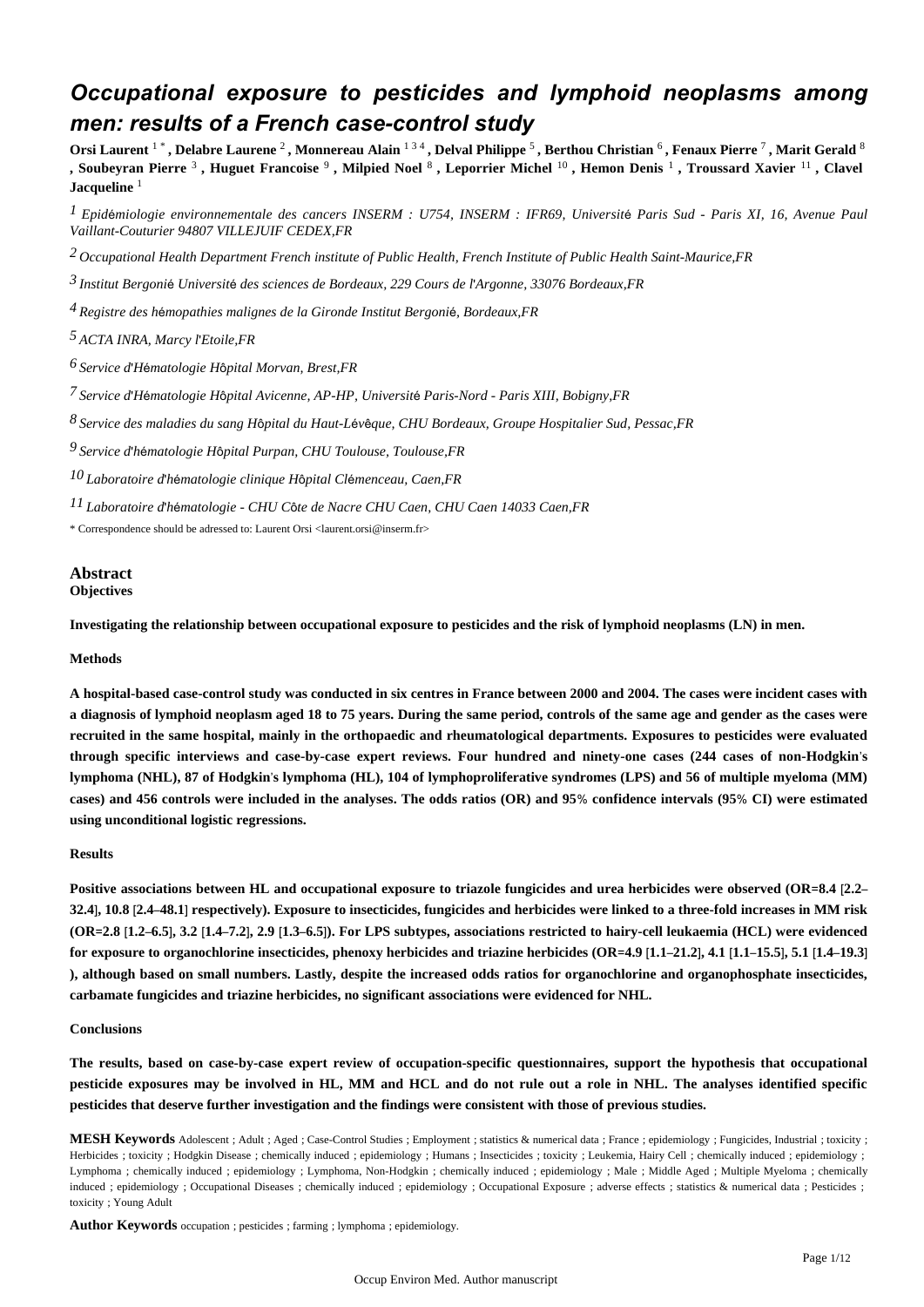# **INTRODUCTION**

Lymphoid neoplasms (LN) are the most frequent cancers in France after smoking-related cancers, with around 17,000 new cases diagnosed each year.[1] The incidence of non-Hodgkin's lymphomas (NHL) increased in France over the 1980–2005 period, at an annual rate of 3% on average (2.7% in men), but the rate has leveled off over the last five years.[1]. The increase probably cannot be entirely explained by changes in registration. One hypothesis is that pesticide use may explain the increase. Although the prevalence of farming has decreased, the use and variety of pesticides increased until 2000, particularly among farmers[2]. Numerous studies have investigated the association between farming and the main types of LN. Meta-analyses have shown that farming was positively, but weakly, associated with NHL[3], Hodgkin's lymphoma (HL)[4] and multiple myeloma (MM)[5], and that the associations were more marked in the USA. Regarding occupational exposure to pesticides, case-control studies conducted in the USA[6–11], Canada[12, 13], Australia[14] and Europe [15–22] have shown associations between LN, especially NHL and MM, and various pesticide classes or chemical sub-families. Lymphoproliferative syndrome (LPS) has been less documented, but a French[23] and a Swedish case-control study[24] have shown positive relationships with hairy-cell leukaemia (HCL), a rare LPS subtype. The reports on the prospective Agricultural Health Study also evidenced increased NHL risks with the highest exposure to the herbicide, atrazine[25] and organochlorine insecticide, lindane[26], and increased MM risks with the highest exposure to the herbicides, alachlor[27] and glyphosate.[28] The roles of farming, crop growing and pesticide exposure in the main categories of LN (HL, NHL, LPS and MM), were investigated in a multicentre case-control study. In the present study, the role of occupational exposures to pesticides was evaluated through specific interviews and case-by-case expert reviews.

# **MATERIAL AND METHODS**

#### **Subjects**

A hospital-based case-control study was carried out in the main hospitals of the French cities of Brest, Caen, Nantes, Lille, Toulouse and Bordeaux between September 2000 and December 2004. Pursuant to the French regulations at the time the study was conducted, the hospital-based design of the study was chosen to address the need for case and control blood samples. Eligible cases were subjects of either gender, aged 20–75 years, residing in the hospital's catchment area and recently diagnosed with any lymphoid neoplasm except acute lymphoid leukaemia. The diagnoses were classified using the WHO ICD-O-3 codes. All the diagnoses were cytologically or histologically confirmed and reviewed by a panel of pathologists and haematologists. Patients with a history of immunosuppression or taking immunosuppressant drugs were not eligible. The present analysis only includes men, whose occupational pesticide use was nearly three times more prevalent than that for women. Of the 513 male eligible cases during the recruitment period, 22 (4.3%) refused the interview. Thus, the study sample comprised 491 incident cases of LN, classified using the ICD-O-3 codes (Table 1), and further divided into four broad categories: HL (n=87), NHL (n=244), MM (n=56) and LPS (n=104).

Except for the LPS cases, most of the cases (88.1%) were recruited within 3 months of diagnosis (median: 34 days). Inclusion of LPS cases was allowed up to 18 months post-diagnosis due to their excellent survival and the usual uncertainty with respect to the actual date of disease onset

The controls were patients with no prior history of LN, recruited in the same hospitals as the cases, mainly in orthopaedic and rheumatological departments and residing in the hospital's catchment area (i.e. in the hospital département or in the immediately neighbouring départements). In order to avoid overestimation of factors of interest, patients admitted for cancer or a disease directly related to occupation, smoking or alcohol abuse were not eligible as controls, but a history of such diseases did not prevent control selection. The controls were individually matched with the cases by centre, age  $(\pm 3$  years) and gender. The aim of the matching was to ensure that at least one control would be available for each case. Out of the 501 eligible male controls ascertained during the recruitment period, 44 (8.8%) refused to participate. A further control was excluded since his interview was incomplete. Thus, 456 men were included as controls in the analysis. The reasons for hospitalization were most often orthopaedic or rheumatological (fractures (21.3%), wounds (1.3 %), other non-occupational injuries (12.5%), osteoarthritis (23.0%), back diseases (15.6%), polyarticular diseases (2.9%), infectious diseases of the bones and joints (2.6%), minor musculoskeletal malformations (2.0%), other diseases of the bones and joints (6.8%), peripheral nervous disorders (1.3%)), gastrointestinal or genitourinary tract diseases (4.8%), cardiovascular diseases (1.1%), skin and subcutaneous tissue diseases (1.8%) and infections (3.0%).

#### **Data collection**

Both the patients and interviewers were blind to the study hypotheses. Data collection was conducted in two stages. The case and control patients first completed a standardized self-administered questionnaire on their socioeconomic characteristics, familial medical history, and lifelong residential and occupational histories. For each job held for at least six months, the subjects were asked to report the job title, company name and business (if appropriate), the start and end dates of the job, and a description of the specific tasks and products personally handled (open-ended question).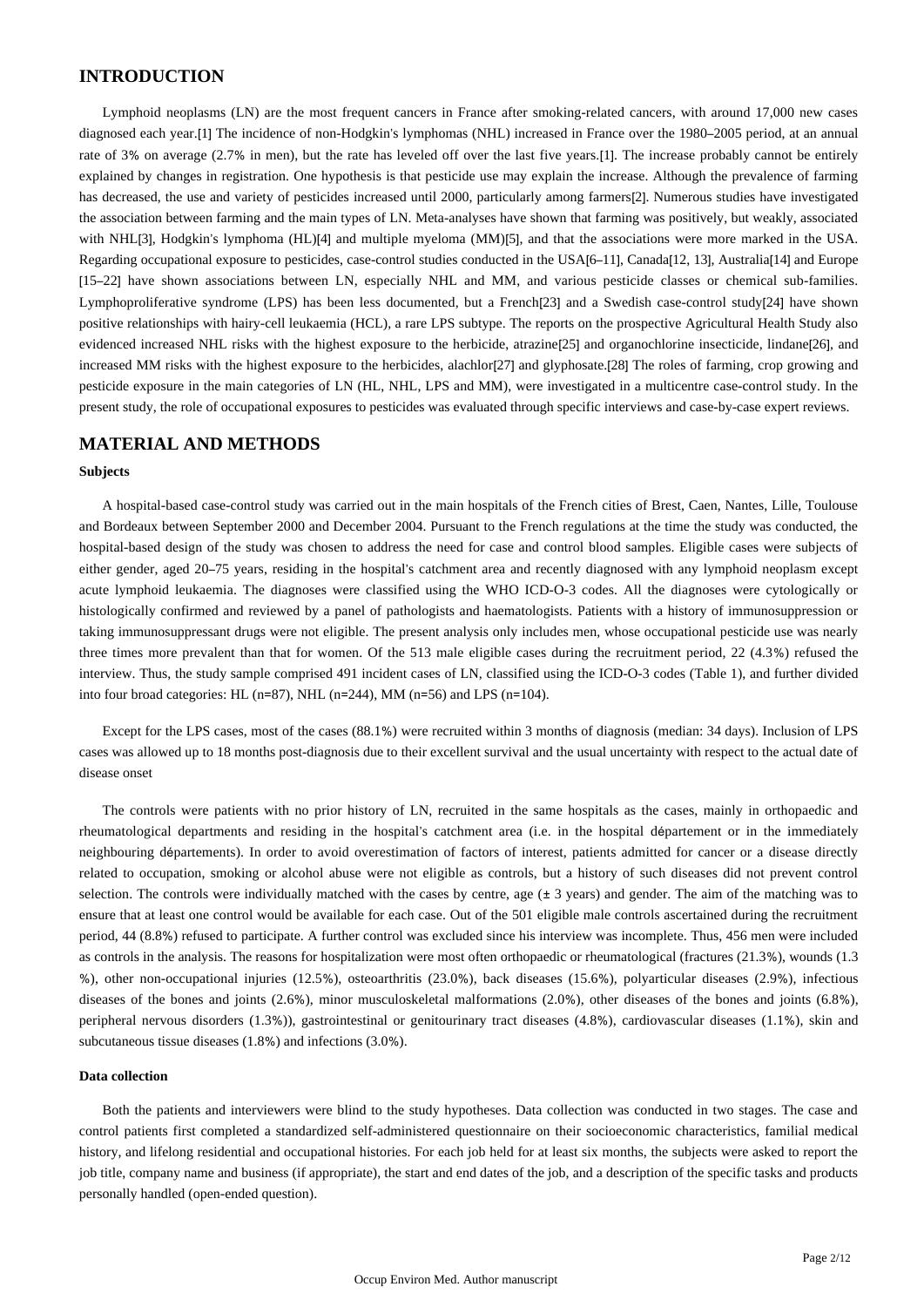The patients then underwent a face-to-face interview (average duration: 80 minutes) by trained staff using a structured standardized questionnaire eliciting personal and familial medical histories, lifestyle characteristics (smoking and alcohol, tea and coffee consumption) and outdoor leisure activities. Non-occupational exposure to pesticides was sought through questions about gardening (use of insecticides, fungicides and herbicides, pesticide targets and periods of use) and use of insecticides in the home (with questions on insect target and period of use). At the end of the interview, the self-administered questionnaire was reviewed with the interviewer. Finally, a specific agricultural occupational questionnaire was systematically administered to each patient who had worked as a farmer or gardener for at least 6 months during any period of his life. This questionnaire was designed to allow standardized case-by-case pesticide exposure assessment by experts. First, all the farms where the patient had worked for at least 6 months were listed with location, period of occupation and area, and with the farmer's status (owner, worker, helper) at that time. A farm was considered to become a different farm if its size changed. Secondly, for each farm, the crops and animal husbandry were listed with their mean sizes. Then, all the pesticides used on each crop during a given period were reported. The subjects were asked whether they had personally prepared the pesticide mixture and whether they had personally sprayed it. They were also asked to state the chemical used and, if possible, its brand name, main use, type of spraying equipment used, and the annual number and duration of applications. The questionnaire also elicited the use of pesticides in farm buildings for animals, grain, hay or straw, or to clear lanes and yards. The interviewers underwent a short specific training course on farming given by occupational hygienists, and were asked to systematically request consent to possible repeat interviews.

Blood samples were obtained from the cases and controls after consent form signature and the biological specimens (sera, constitutional DNA, tumour tissue) were placed on storage. The study protocol complied with the French regulations relating to databases and ethics and the pertinent approvals (CNIL No. 90003 and DGS No. 2000/0107, respectively) were obtained.

#### **Case-by-case pesticide exposure assessment**

Two persons, one occupational hygienist (LD) trained on retrospective evaluation of farming exposures for epidemiology and an agronomist specialized in the technical aspects of pesticide handling (PD), individually reviewed each self-administered questionnaire and specific questionnaire. Most of the 168 subjects who were administered the specific agricultural occupational questionnaire had to be re-interviewed by telephone because the information was insufficient. Repeat interviews of 95 subjects (56.8%) were conducted, but not of 35 others (20.8%), who refused (n=15), had died, were in poor health (n=10), or could not be contacted (n=15). The whole process was blind to case-control status and the proportion of patients re-interviewed was the same for the cases and controls. The experts reviewed the consistency of the subjects' statements with respect to product availability dates, type and size of the crops, geographic location of the farm and frequency of treatment, and coded the chemical using a 3-digit ad hoc code (1<sup>st</sup> digit: pesticide category: insecticides, fungicide, herbicide; 2nd digit: chemical family [e.g. organochlorine insecticide, carbamate fungicide, etc.]; 3rd digit: chemical sub-family [e.g. DDT, Lindane, etc.]. A database was constructed using the annual directories of phytochemicals published by the Association de Coordination Technique Agricole and used to facilitate the process. The directories include the recommendations for use of the products, which are identified by their chemical and brand names, by crop and pest.

When information on pesticides was missing or unreliable, the experts were asked to allocate a list of chemicals that may have been used, based on the crops treated, method of spraying, period and frequency of treatment and pests targeted. They also provided the likelihood of each suggested exposure.

#### **Variables analysed**

Jobs were coded using the 1968 edition of the International Labour Office (ILO) classification. Socioeconomic categories were generated from the last job held and encoded at the two-digit level. For all exposure variables, the subjects never exposed to the specific crop, animal or pesticide were taken as the reference category. Dichotomous variables were generated for exposure to crops, animal husbandry, each pesticide category (insecticide, fungicide, herbicide) and chemical family. Two exposure definitions were used. The wider definition, possible or definite exposure, included any declared exposures and those assessed by the experts for missing values. The narrower definition, definite exposure, was restricted to the exposures that were considered certain by the experts, and those that had been assigned to missing values with a probability of at least 70%. The duration of exposure to each crop, animal, pesticide category or chemical family was obtained by summing all the periods in which the specific crop, animal, pesticide or chemical family was present. The resulting variables were classified with respect to the median durations of exposure among the exposed controls as: never exposed; duration <median; duration ≥median. The intensities of exposure as a function of the type of spraying equipment and annual number of passages could not be quantified because there were too many missing values.

#### **Statistical analysis**

All the analyses were performed using SAS software V.9.1. The initial pair-matching used as a basis for the recruitment was broken to allow the use of the whole control group for the analysis of all LN types, with stratification by age (5-year age groups) and centre. The controls that belonged to strata without a case of the subgroup LPS, HL, NHL or MM under study were excluded from the corresponding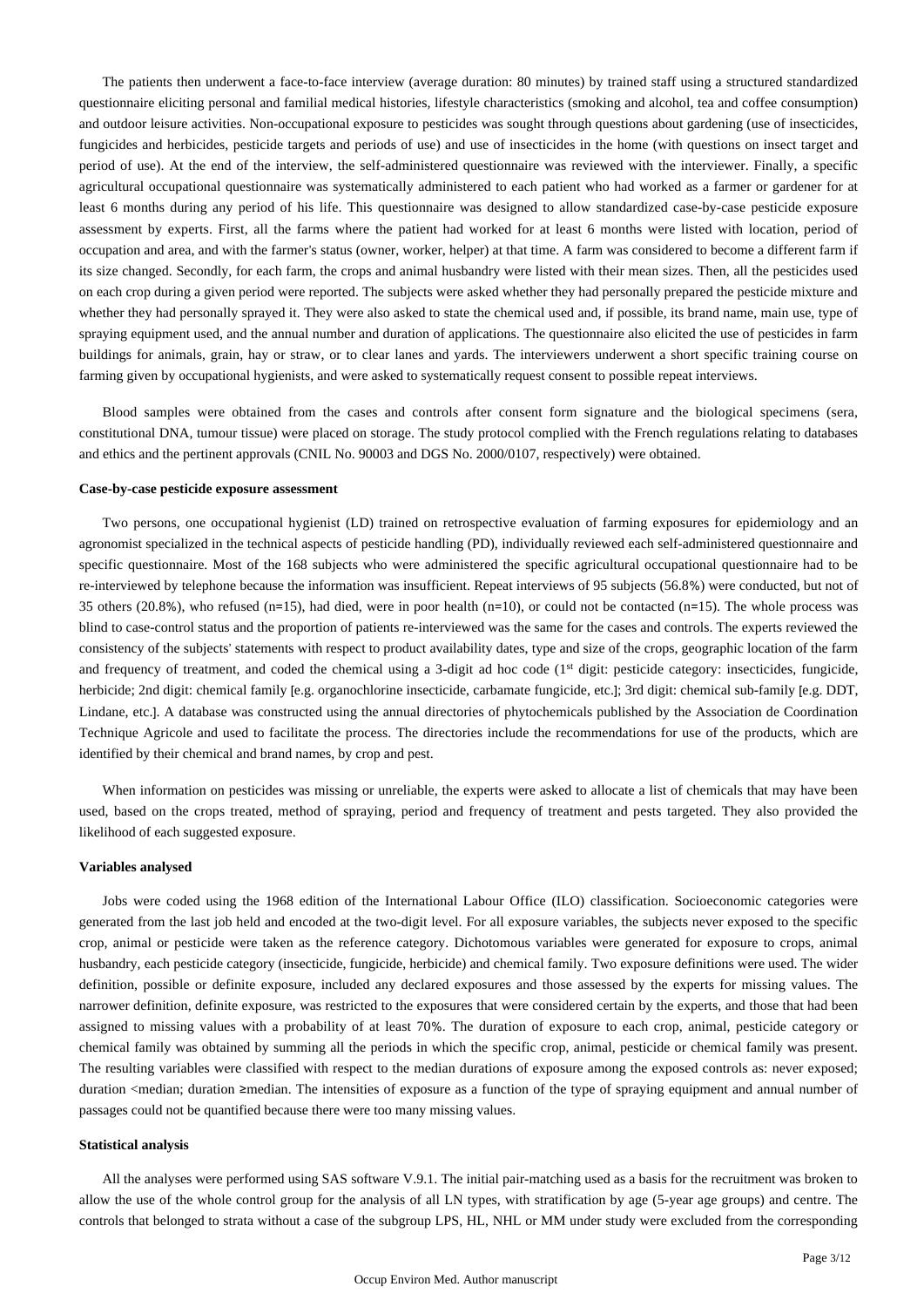unconditional analyses. Odds ratios (OR) and their 95% confidence intervals (95% CI) were estimated using unconditional logistic regression models including the stratification variables, age and centre, as categorical variables. Tests for trend of duration were conducted by fitting models using a quantitative variable equal to the median value of the exposure classes (0, duration  $\langle$ overall median, duration  $\geq$ overall median). Analyses were conducted separately for the LN subgroups (HL, NHL, LPS and MM) and for all LN taken together. Additional analyses by NHL subtype (diffuse large B-cell lymphoma [DLCL], follicular lymphoma [FL], other NHL) and LPS subtype (chronic lymphocytic leukaemia [CLL], hairy-cell leukaemia [HCL]) were conducted by polytomous logistic regression with a nominal non-ordered response variable in which the comparator group was the specific LN subgroup's control set.

In order to check the robustness of the results, conditional logistic regressions restricted to the pair-matched case-control samples were also conducted and sensitivity analyses were performed by excluding the subjects in each centre and the controls sharing the same broad reason-for-admission category, in turn, from the analyses.

In an attempt to disentangle multiple pesticide exposures, all the combinations of pesticide families associated with the LN subtype considered and with a p-value of at least 10%, were included, two by two, in the logistic models.

All p-values were two-sided and considered significant at the 0.05 level.

#### **Study power**

For NHL, with a power of 80% and a two-sided alpha error of 5%, the size of the study sample was sufficient to evidence OR ranging from 1.7 to 3.3 for exposures with prevalences ranging from 2 to 20%. For the other types of LN (HL, LPS, MM), OR between 2.0 and 6.0 could be evidenced for the same exposure prevalences.

## **RESULTS**

## **Distribution of cases and controls by stratification and socioeconomic variable**

The use of the whole control group assigned more than 2 controls per case in most strata, except for the youngest categories, in which HL predominated. This led to significant age difference between the cases and controls. Significant differences between the centres were also observed, mainly because Caen hospital recruited a higher proportion of LPS than the other centres. With regard to socioeconomic characteristics, the cases and controls were well balanced with respect to socioeconomic category, urban or rural residential status and educational level, except for the HL cases, who were less often factory workers than the controls (supplementary Table A).

#### **Farming practices**

Agricultural questionnaires were administered to the 168 subjects who reported having worked on a farm (97 cases, 71 controls) and 257 different farms were thus described. Mixed farming predominated since only 16 farms (6.2%) were specialised in a specific crop with no animal husbandry and only 3 (1.2%) in specific animal husbandry with no crop growing. Cereal growing and cattle farming were the main prevalent practices, despite the fact that their weight in farming practices decreased over time. Most of the farms were of medium size, and the overall size had increased with time over the 3 last decades in all regions. The largest farms were located in the south-west of France while large cattle farms were located in the west and north. As expected, vineyards were more prevalent in the south-west ( supplementary Table B).

#### **Farming, crop growing and animal husbandry**

The associations between farming (crops and animal husbandry) and the main categories of LN are shown in Table 2. Employment for at least 6 months in an agriculture-related job was significantly associated with all LN except LPS. The associations were more marked for farm owners and for agricultural workers employed for more than 20 years.

Cereal growing and corn growing were significantly and positively associated with both NHL and HL and marginally with MM. Beet and colza growing were also associated with NHL. Positive associations between vines and MM (OR [95% CI]: 4.6 [1.4–14.9]) and between forage and HL (3.0 [1.1–8.5]) were observed. No crop was related to LPS considered overall, but subtype analyses revealed estimates near 1.0 for CLL. The associations for HCL were greater and significant for cereal, corn and vine growing (3.5 [1.1–11.3], 7.6 [ 2.1–28.1] and 8.5 [1.6–44.6], respectively). No difference between the DLCL and FL NHL subtypes was observed, irrespective of crop. With regard to animal husbandry, pig breeding was related to HL  $(3.8$  [1.3–11.1]) and sheep breeding to the FL  $(5.6$  [1.7–18.6]) subtype. No other significant association was observed.

#### **Occupational exposure to pesticides**

Table 3 shows the associations between pesticides and the main LN subgroups. Overall, the OR associated with exposure to pesticides were 1.5, 2.1 and 3.5 for NHL, HL and MM, respectively. The association was significant for MM. Only 2 cases and no controls were exposed to insecticides only; 9 cases and 2 controls were exposed to fungicides only; 3 cases and 3 controls were exposed to herbicides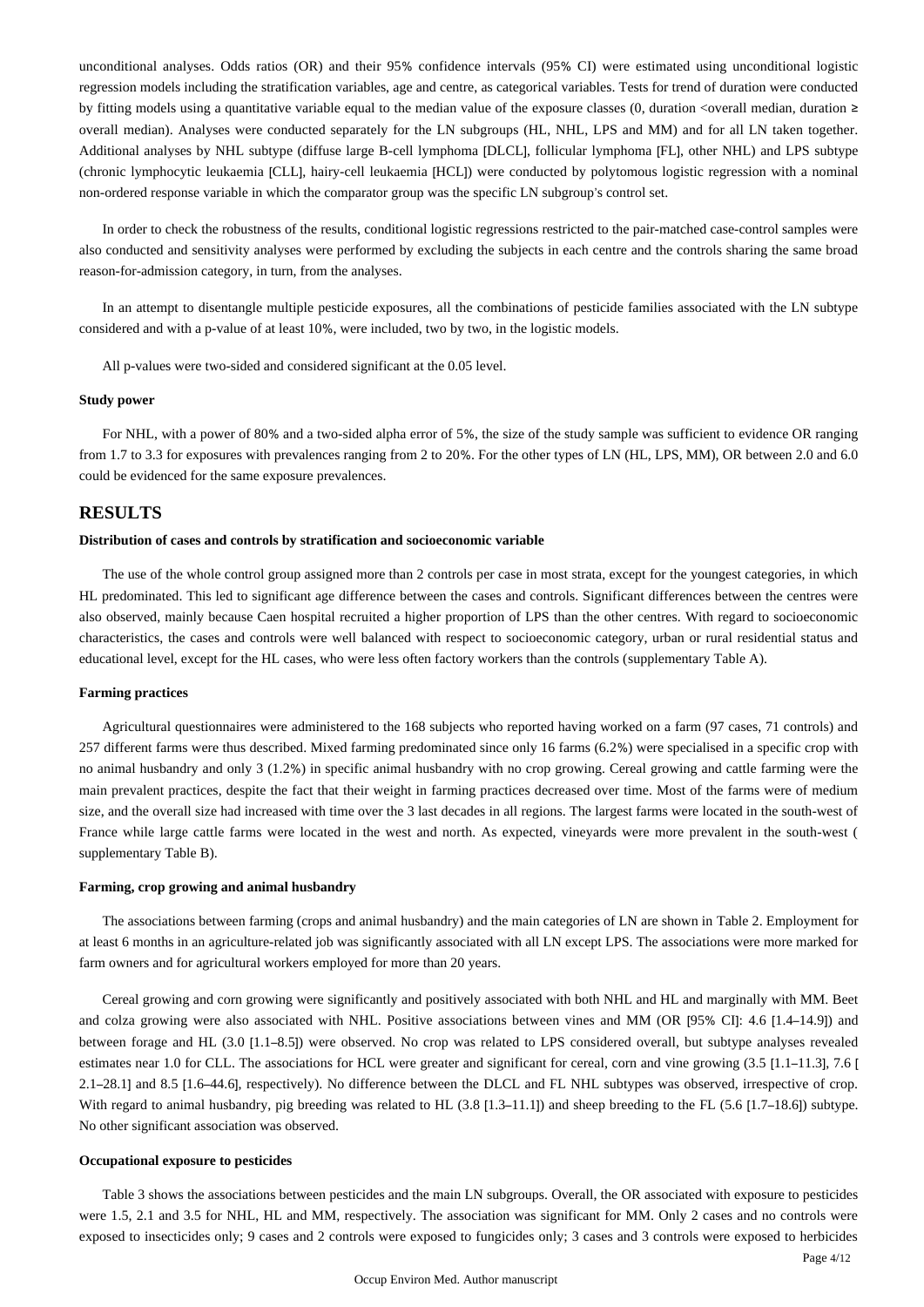only. Most of the subjects (40 cases and 26 controls) were exposed to all three pesticide categories. Overall, significant associations between MM and the use of insecticides, fungicides and herbicides and between HL and the use of fungicides and insecticides (borderline significance) were observed. Detailed analyses showed significant associations between MM and fungicides (benzene, amide, and morpholine derivatives) and herbicides (picoline and urea derivatives) but not with particular insecticides. For HL, positive associations with all organic insecticides were evidenced, although the association was only marginally significant for organophosphates. HL was also significantly associated with carbamate and triazole fungicides and with the herbicide groups: carbamates, phenoxy and picoline derivatives, amides and urea derivatives. In an attempt to disentangle multiple pesticide exposures, all the combinations of pesticide families associated with the LN subtype considered with a p-value of at least 10% were included, two by two, in the logistic models. Some exposures were highly correlated and could not be separated. HL was significantly associated with triazole fungicides and urea herbicides. However, the exposures could not be distinguished since 8 of the 9 subjects who had used urea herbicides had also used triazole fungicides, both pesticides being applied to cereals, corn and sunflowers. Similarly, all the subjects who had used carbamate insecticides had also used pyrethrin insecticides. No significant association was evidenced for NHL or LPS. The analyses by NHL and LPS subtypes showed similar estimates for the DLCL and FL subtypes (Table 4). In contrast, the associations with LPS subtypes differed, with lower OR for CLL and higher OR for HCL, for most exposures. Although the numbers were very small, HCL was significantly associated with organochlorine insecticides, phenoxyacetic herbicides and triazine herbicides (4.9 [1.1–21.2], 4.1 [1.1–15.5], 5.1 [1.4–19.3], respectively).

#### **Non-occupational exposure to pesticides**

The use of pesticides taken together and the uses of insecticides, fungicides or herbicides for gardening were not associated with LN or any LN subtype (Table 3). The domestic use of insecticides was more frequent among HL cases than among controls.

#### **Stability of the results**

Similar patterns were observed when different lag times were considered, i.e. when the 10, 20, 30 or 40 years prior to diagnosis or interview were considered unexposed. However, for HL, it was impossible to investigate long latency periods (Supplementary Table C). The patterns were also similar when the exposure was restricted to time windows of 0–10, 10–20, 20–30, 30–40 years before diagnosis or interview.

With a view to limiting exposure to definite exposure, the subjects possibly exposed were pooled with the unexposed subjects. The analyses based on that definition gave higher estimates for all the significant associations evidenced for HL, while for MM the OR became lower and non-significant. Lastly, the results were the same when the category 'never used any pesticides' was taken as reference. It is noteworthy that the relationship with agricultural jobs was restricted to pesticides users (1.7 [1.1–2.7] and 1.3 [0.8–2.1] for users and non-users, respectively).

The results remained stable after adjustment for the rural/urban status of the place of residence, type of housing (flat/house), educational level and factors related to LN in previous analyses (history of mononucleosis, history of influenza immunization, familial history of cancer, skin characteristics, smoking status, alcohol drinking status). The results were also unchanged when conditional analyses were performed, or when the missing values were all considered "never used" or "ever used". Lastly, the estimates did not change when each centre and each group of controls sharing a similar reason for admission were excluded, in turn, from the analysis.

# **DISCUSSION**

In the present study, MM was significantly associated with insecticides, fungicides and herbicides and HL, with all organic insecticides, carbamate and triazole fungicides and urea derivatives. Significant associations between HCL and organochlorine insecticides, and phenoxyacetic and triazine herbicides were observed. Despite increased OR with organochlorine and organophosphate insecticides, carbamate fungicides and triazine herbicides, no significant associations were evidenced for NHL. A clear relationship between HL and domestic use of insecticides, in line with the relationship observed with pyrethrins, was also observed.

The hospital-based design, required for the blood samples, was carefully implemented in order to recruit the cases and controls from the same population. Recruitment was restricted to cases and controls residing in the hospital catchment areas and the cases were recruited from the main hospital and not from private clinics. Recruitment from clinics might have attracted a specific population that might have been better informed and/or receiving better care. All the cases diagnosed in the hospitals during the recruitment period were systematically contacted and the refusal rate was low (4.3%). Thus, there is no obvious reason for preferential selection of cases more exposed to specific occupational exposures, particularly pesticides. Moreover, the results were shown to be robust in the sensitivity analyses in which each center was excluded in turn. This suggests that the results are not explained by local selection. Selection by survival could have occurred if exposure to pesticides is related to the seriousness of the disease or the response to treatment, which is unlikely. In addition, only incident cases were recruited and inclusion took place within 6 months of diagnosis and within 3 months for most subjects (88.1%), which minimizes the possibility of a survival bias.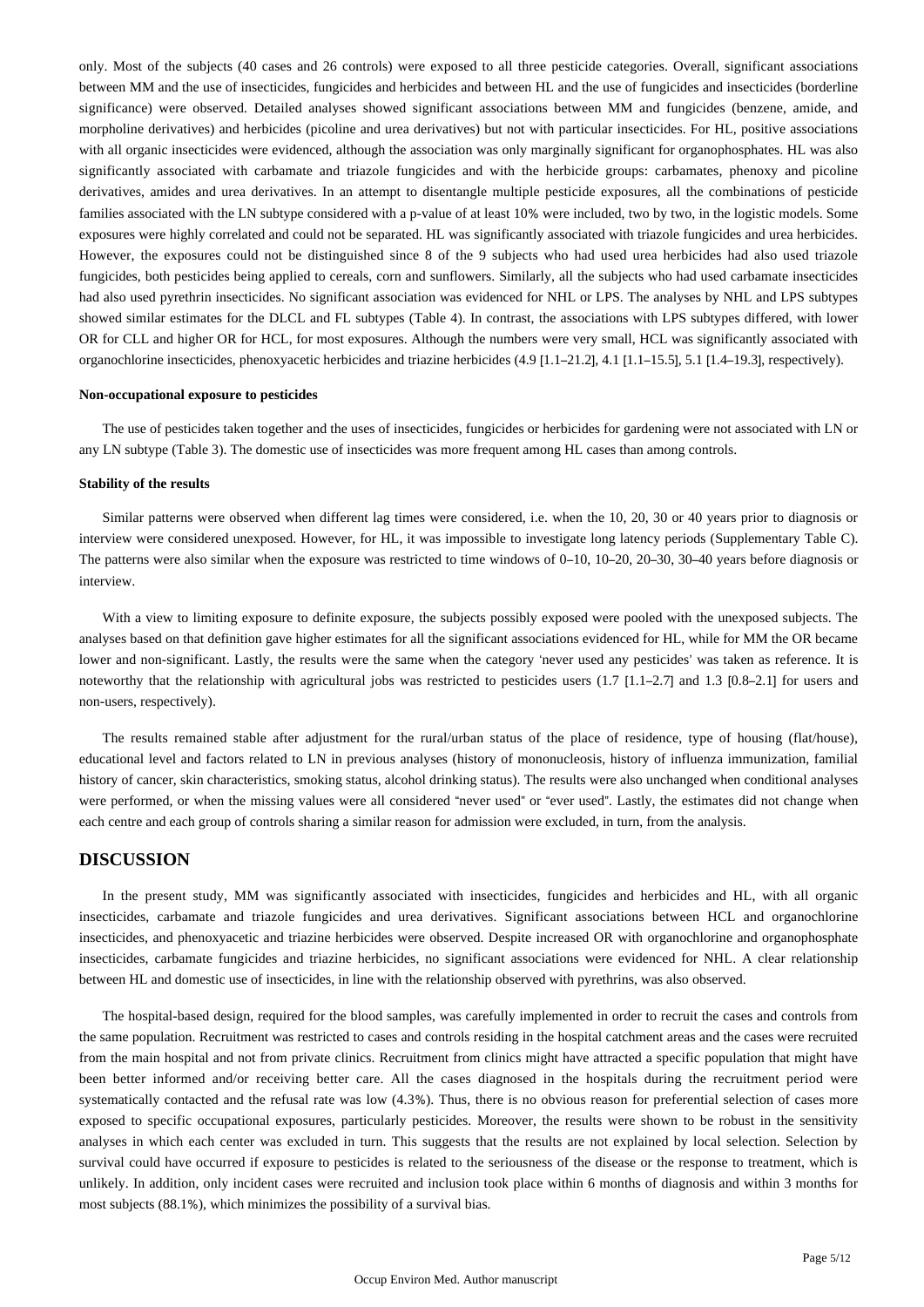The controls were mainly recruited in rheumatological and orthopaedic departments and were residents of the hospital catchment areas. The controls had not been admitted for diseases related to smoking or drinking in order to avoid overrepresentation of those habits, which are known to be less frequent among farmers. Inclusion of those diseases could thus have led to under-representation of farmers among the controls. The controls were not admitted for occupational diseases or injuries. Overall, the control diseases are not known to be related to farming or exposure to pesticides. Control non-eligibility was based on the reason for hospital admission and not on the subject's medical history. Controls who had had smoking- or alcohol-related or occupational diseases/injuries in the past were eligible. Furthermore, the results are unlikely to be due to a particular control subgroup since the sensitivity analyses, in which each group of controls sharing similar reasons for admission was excluded in turn, did not generate different results. Similarly, conditional analyses, in which independent control groups were used for each LN case subgroup, yielded estimates similar to those of the unconditional regression analyses. Smoking and drinking were as prevalent in the control group as in the national survey, 'Enquête Décennale Santé', for the same geographical areas and age groups.[29] Lastly, the controls reported the specific regional farming practices expected on the basis of the surveys by the French Ministry of Agriculture.[30]

In order to limit differential misclassifications, the information was collected from the cases and controls, under very similar conditions, in hospital and by the same interviewer, using standardized structured questionnaires. The patients and interviewers were informed that the study was related to 'the environment and health', but were unaware of any specific hypotheses connected to a particular practice or product. Occupational pesticide exposure was elicited using a standardized structured ad hoc occupational questionnaire and case-by-case exposure was assessed blind to case/control status. The occupational hygienist reviewed each questionnaire blind to case/control status; the additional telephone interviews that were made to obtain more precise data or correct inconsistencies were administrated as frequently for cases as for controls. Lastly, the same proportions of missing values were observed for cases and controls. Because of those measures, differential misclassification is unlikely to explain the results.

Non-differential misclassification is probably more important since exposure was based on the patient's recall, but it is expected to be more marked for pesticide reports than for crop or husbandry reports.[31–34] Non-differential misclassification may have reduced power, particularly for specific pesticides and/or for products used long before inclusion or for a short period. The use of a sensitive definition of exposure ('possible exposure') may also have contributed to non-differential misclassification; use of a more specific definition (definite exposure) yielded similar or stronger results.

All the analyses were adjusted for age and centre for all LN, and for socioeconomic category also for HL. Additional analyses in which education, housing and socioeconomic category were included as potential confounders were performed even though the cases and controls did not differ with respect to those characteristics. The results were unchanged. In addition, factors previously evidenced in other reports on the study, such as influenza immunization, previous history of mononucleosis[35], skin type[36] and smoking and alcohol drinking status[37], were also accounted for. There was no substantial change in the results. Confounding by other pesticide exposures could not be controlled since all pesticide uses were closely related to each other.

The number of exposures and LN categories led to multiple comparisons. Therefore, some of the results, particularly those for HL and MM, may have been observed by chance. Conversely, true associations may have remained undetected due to lack of power. That could be the case for NHL, which was positively, but not significantly, related to several pesticides. For NHL, the size of the study allowed minimum detectable OR ranging from 1.9 to 4.6, for an alpha error of 5%, a power of 80%, and a risk factor prevalence ranging from 1 to 10%.

Nevertheless, the non-significant associations between NHL and organochlorine (1.8 [0.9–3.8]) and organophosphate (1.7 [0.9–3.3]) insecticides observed are consistent with those previously reported in the literature and have similar orders of magnitude. Among the LN, NHL has been most investigated with respect to occupational exposure to pesticides, although the definition of NHL varies across the studies. Case-control studies carried out in the USA[38, 39], Australia[14] and Canada[40] have shown positive associations with occupational exposure to organochlorine insecticides. Exposure to organophosphate insecticides was also related to NHL in the pooled analysis of the three case-control studies conducted by the NCI.[41] It is noteworthy that, in the present study, almost all the subjects who reported having used organophosphate also reported having used organochlorine insecticides. The two exposures cannot therefore really be distinguished. The association between NHL and exposure to triazine herbicides (OR=1.9 [0.9–3.8]) observed in the present study is consistent with the association with atrazine reported by the agricultural health study[25] and in the pooled analysis of the NCI case-control studies.[10] Phenoxy herbicides (including 2,4-D, 2,4,5-T, MCPA) were associated with NHL in some[40, 42, 43], but not all[10, 19] studies. In the present study, there was no indication of any association with phenoxy herbicides (OR=0.9 [0.4–1.9]).

Several studies have also reported associations between MM and pesticide exposure.[18] Phenoxy herbicides were positively related to MM in case-control studies carried out in Sweden[16] and Canada.[13] Recently, the Agricultural Health Study also evidenced increased risks of MM for the highest category of exposure to the herbicides Alachlor[27] and Atrazine.[25]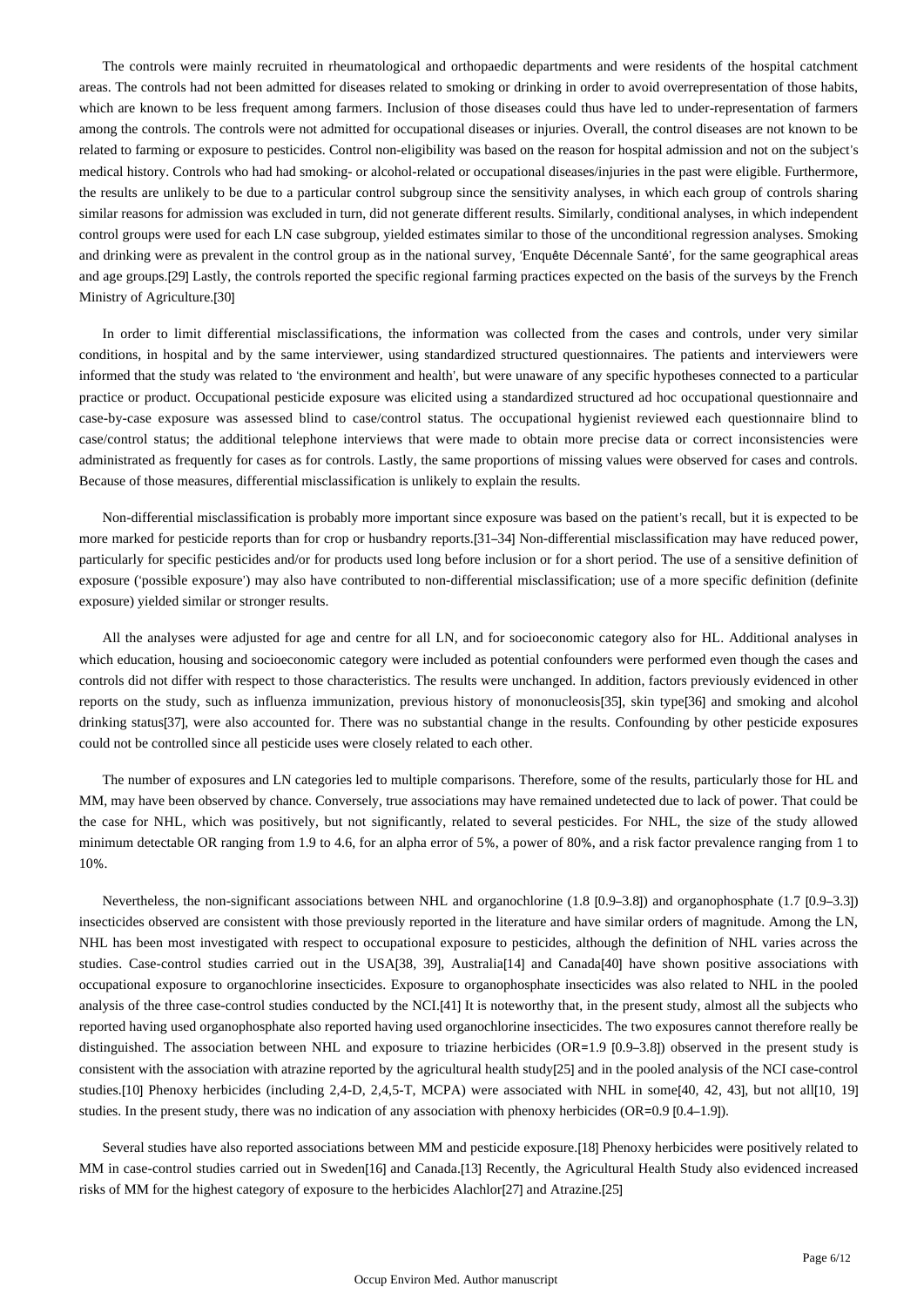The relationships between LPS and pesticide exposure remain poorly documented. Nevertheless, the associations with HCL observed in the present study, although based on very small numbers, are consistent with the findings reported by Clavel et al [23] and Nordström et al..[24]

Even fewer studies have investigated the relationship between HL and occupational pesticide exposure. Franceschi et al.[44] reported increased OR for the longest occupational and non-occupational exposures to pesticides and herbicides, while a recent Canadian case-control study[13] failed to reveal any association with exposure to phenoxy herbicides.

# **CONCLUSION**

The results of this study, based on case-by-case expert review of occupation-specific questionnaires, support the hypothesis that occupational pesticide exposures may be involved in HL, MM and HCL and do not rule out a role in NHL. Consistently with previous publications, the analyses identified specific pesticides that deserve further investigation.

#### **MAIN MESSAGES**

The case-control study incorporated careful expert case-by-case review of occupational exposure to pesticides.

Occupational exposures to several pesticides were significantly associated with multiple myeloma, Hodgkin's lymphoma and hairy-cell leukaemia. Non-significant positive associations with non-Hodgkin's lymphoma were also observed.

## **POLICY IMPLICATIONS**

The results strengthen the hypothesis that occupational pesticide exposures may be involved in the aetiology of lymphoid neoplasms.

## **Ackowledgements:**

We are grateful to Sandra Leguyader-Peyrou, Marie-Astrid Caillet, Satya Garnier-Haoussine, Virginie Duchenet, Véronique Chaigneau, Anne-Laure Demarty, Dominique Gillet, Magali Viaud, Martine Valdes, Christine Henry, Nathalie Jourdan-Da Silva and Dominique Ridondelli, for their assistance. We express our gratitude to the heads of department for their involvement in control recruitment: Professors Duquesnois, Durandeau, Fournier, Le Guillou, Le Goff, Lefevre, Mansat, Marcelli, Maugars, Mazeman, Migaux, Passuti, Vielpeau and Vital, and to Isabelle Soubeyran, who helped with the revision of the diagnoses, the staff of the Haematological Malignancies Registry of Gironde, who helped with the classification and coding, and Professor Libersa who supported data collection in Lille. We thank Andrew Mullarky for his skilful revision of the manuscript.

## **Funding**

This work was supported by grants from the Association pour la Recherche contre le Cancer, the Fondation de France, and AFSSET, and a donation from Faberge employees.

## **Footnotes:**

**Competing interest**: None.

## **Abbreviations**

CLL: chronic lymphocytic leukaemia DLCL: diffuse large cell lymphoma FL: follicular lymphoma HCL: hairy-cell leukaemia HL: Hodgkin's lymphoma ICD-O-3: international classification of disease for oncology, third edition ILO: international labour office LN: lymphoid neoplasm LPS: lymphoproliferative syndrome MM: multiple myeloma NHL: non Hodgkin's lymphoma SEC: socioeconomic category

## **References:**

1. Belot A , Grosclaude P , Bossard N Cancer incidence and mortality in France over the period 1980–2005. Rev Epidemiol Sante Publique. 2008; 56: 159- 75

2. INRA Pesticides, agriculture et environnement: rapport d'expertise. accessed on 23 June 2008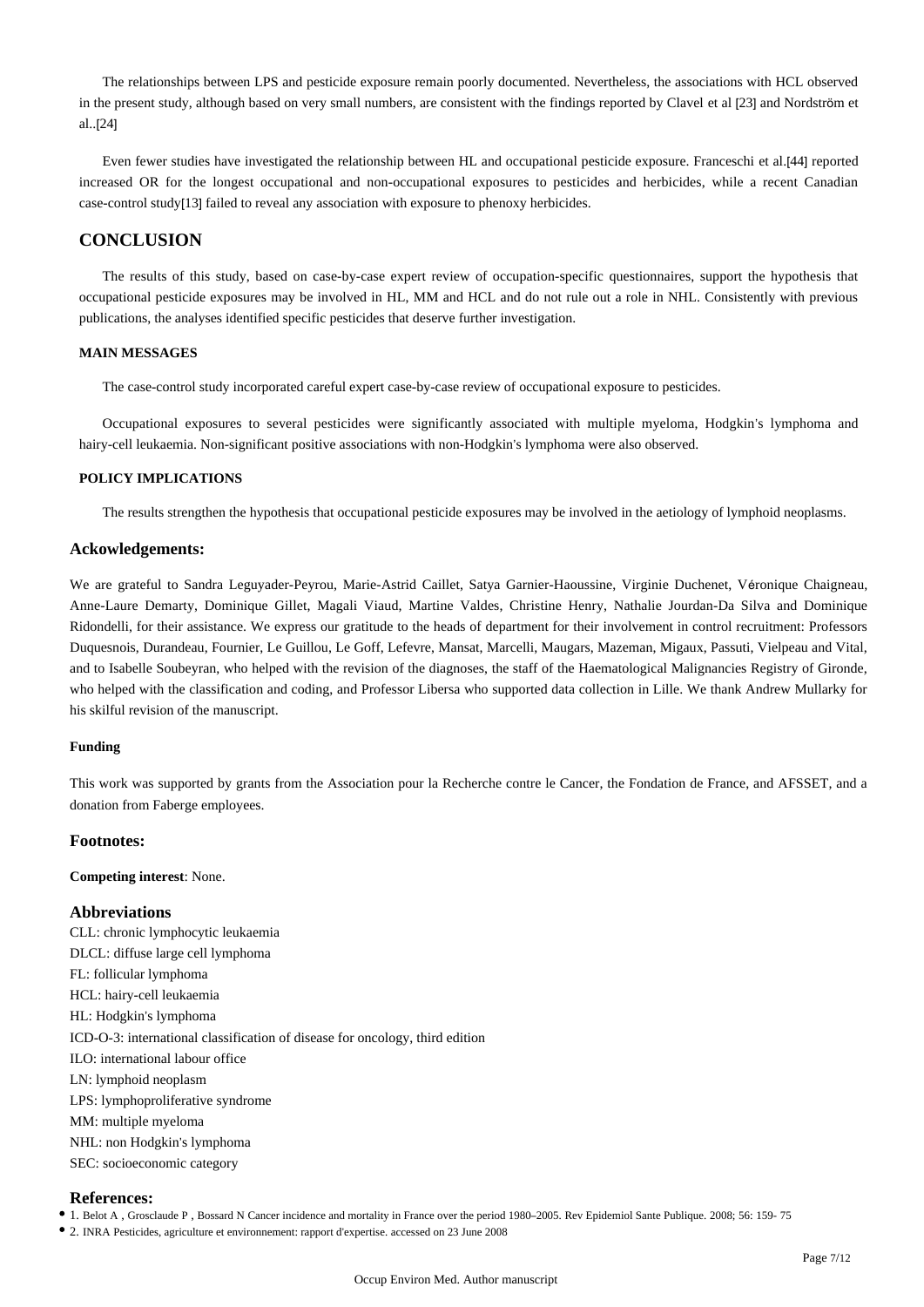- 3. Khuder SA , Schaub EA , Keller-Byrne JE Meta-analyses of non-Hodgkin's lymphoma and farming. Scand J Work Environ Health. 1998; 24: 255- 61
- 4. Khuder SA , Mutgi AB , Schaub EA Meta-analysis of Hodgkin's disease among farmers. Scand J Work Environ Health. 1999; 25: 436- 41
- 5. Khuder SA , Mutgi AB Meta-analyses of multiple myeloma and farming. Am J Ind Med. 1997; 32: 510- 6
- 6. Hoar SK , Blair A , Holmes FF Agricultural herbicide use and risk of lymphoma and soft-tissue sarcoma. JAMA. 1986; 256: 1141- 7
- 7. Demers PA , Vaughan TL , Koepsell TD A case-control study of multiple myeloma and occupation. Am J Ind Med. 1993; 23: 629- 39
- 8. Brown LM , Burmeister LF , Everett GD Pesticide exposures and multiple myeloma in Iowa men. Cancer Causes Control. 1993; 4: 153- 6
- 9. Baris D , Zahm SH , Cantor KP Agricultural use of DDT and risk of non-Hodgkin's lymphoma: pooled analysis of three case-control studies in the United States. Occup Environ Med. 1998; 55: 522- 7
- 10. De Roos AJ , Zahm SH , Cantor KP Integrative assessment of multiple pesticides as risk factors for non-Hodgkin's lymphoma among men. Occup Environ Med. 2003; 60: E11-
- 11. Baris D , Silverman DT , Brown LM Occupation, pesticide exposure and risk of multiple myeloma. Scand J Work Environ Health. 2004; 30: 215- 22
- 12. Mao Y , Hu J , Ugnat AM Non-Hodgkin's lymphoma and occupational exposure to chemicals in Canada. Canadian Cancer Registries Epidemiology Research Group. Ann Oncol. 2000; 11 : (Suppl 1) 69- 73
- 13. Pahwa P , McDuffie HH , Dosman JA Hodgkin lymphoma, multiple myeloma, soft tissue sarcomas, insect repellents, and phenoxyherbicides. J Occup Environ Med. 2006; 48: 264- 74
- 14. Fritschi L , Benke G , Hughes AM Occupational exposure to pesticides and risk of non-Hodgkin's lymphoma. Am J Epidemiol. 2005; 162: 849- 57
- 15. Hardell L , Eriksson M , Lenner P Malignant lymphoma and exposure to chemicals, especially organic solvents, chlorophenols and phenoxy acids: a case-control study. Br J Cancer. 1981; 43: 169- 76
- 16. Eriksson M , Karlsson M Occupational and other environmental factors and multiple myeloma: a population based case-control study. Br J Ind Med. 1992; 49: 95- 103
- 17. Hardell L , Eriksson M A case-control study of non-Hodgkin lymphoma and exposure to pesticides. Cancer. 1999; 85: 1353- 60
- 18. Nanni O , Falcini F , Buiatti E Multiple myeloma and work in agriculture: results of a case-control study in Forli, Italy. Cancer Causes Control. 1998; 9: 277- 83
- 19. Miligi L , Costantini AS , Bolejack V Non-Hodgkin's lymphoma, leukemia, and exposures in agriculture: results from the Italian multicenter case-control study. Am J Ind Med. 2003; 44: 627- 36
- 20. Fabbro-Peray P , Daures JP , Rossi JF Environmental risk factors for non-Hodgkin's lymphoma: a population-based case-control study in Languedoc-Roussillon, France. Cancer Causes Control. 2001; 12: 201- 12
- 21. van BE , Font R , Cavalle N Exposure to non-arsenic pesticides is associated with lymphoma among farmers in Spain. Occup Environ Med. 2006; 63: 663- 8
- 22. Richardson DB , Terschuren C , Hoffmann W Occupational risk factors for non-Hodgkin's lymphoma: A population-based case-control study in Northern Germany. Am J Ind Med. 2008; 51: 258- 68
- 23. Clavel J , Hemon D , Mandereau L Farming, pesticide use and hairy-cell leukemia. Scand J Work Environ Health. 1996; 22: 285- 93
- 24. Nordstrom M , Hardell L , Magnuson A Occupational exposures, animal exposure and smoking as risk factors for hairy cell leukaemia evaluated in a case-control study. Br J Cancer. 1998; 77: 2048- 52
- 25. Rusiecki JA , De RA , Lee WJ Cancer incidence among pesticide applicators exposed to atrazine in the Agricultural Health Study. J Natl Cancer Inst. 2004; 96: 1375- 82
- 26. Purdue MP , Hoppin JA , Blair A Occupational exposure to organochlorine insecticides and cancer incidence in the Agricultural Health Study. Int J Cancer. 2007; 120: 642- 9
- 27. Lee WJ , Hoppin JA , Blair A Cancer incidence among pesticide applicators exposed to alachlor in the Agricultural Health Study. Am J Epidemiol. 2004; 159: 373- 80
- 28. De Roos AJ , Blair A , Rusiecki JA Cancer incidence among glyphosate-exposed pesticide applicators in the Agricultural Health Study. Environ Health Perspect. 2005; 113: 49- 54
- 29. Lanoë JL , Dumontier F Tabagisme, abus d'alcool et excès de poids. Insee première. 2005; 1048: 1- 4
- 30. AGRESTE Recensement agricole, chiffres locaux. accessed on 23 June 2008
- 31. Blair A , Zahm SH Methodologic issues in exposure assessment for case-control studies of cancer and herbicides. Am J Ind Med. 1990; 18: 285- 93
- 32. Blair A , Zahm SH Patterns of pesticide use among farmers: implications for epidemiologic research. Epidemiology. 1993; 4: 55- 62
- 33. Engel LS , Seixas NS , Keifer MC Validity study of self-reported pesticide exposure among orchardists. J Expo Anal Environ Epidemiol. 2001; 11: 359- 68
- 34. Kromhout H , Heederik D Effects of errors in the measurement of agricultural exposures. Scand J Work Environ Health. 2005; 31 : (Suppl 1) 33- 8
- 35. Monnereau A , Orsi L , Troussard X History of infections and vaccinations and risk of lymphoid neoplasms: does influenza immunization reduce the risk?. Leukemia. 2007; 21: 2075- 9
- 36. Grandin L , Orsi L , Troussard X UV radiation exposure, skin type and lymphoid malignancies: results of a French case-control study. Cancer Causes Control. 2008; 19: 305- 15
- 37. Monnereau A , Orsi L , Troussard X Cigarette smoking, alcohol drinking and risk of lymphoid neoplasms: results of a French case-control study. Cancer Causes and Control. 10.1007/s10552-008-9182-1
- 38. Cantor KP , Blair A , Everett G Pesticides and other agricultural risk factors for non-Hodgkin's lymphoma among men in Iowa and Minnesota. Cancer Res. 1992; 52: 2447 - 55
- 39. Blair A , Cantor KP , Zahm SH Non-hodgkin's lymphoma and agricultural use of the insecticide lindane. Am J Ind Med. 1998; 33: 82- 7
- 40. McDuffie HH , Pahwa P , McLaughlin JR Non-Hodgkin's lymphoma and specific pesticide exposures in men: cross-Canada study of pesticides and health. Cancer Epidemiol Biomarkers Prev. 2001; 10: 1155- 63
- 41. Waddell BL , Zahm SH , Baris D Agricultural use of organophosphate pesticides and the risk of non-Hodgkin's lymphoma among male farmers (United States). Cancer Causes Control. 2001; 12: 509- 17
- 42. Zahm SH , Weisenburger DD , Babbitt PA A case-control study of non-Hodgkin's lymphoma and the herbicide 2,4-dichlorophenoxyacetic acid (2,4-D) in eastern Nebraska . Epidemiology. 1990; 1: 349- 56
- 43. Hardell L , Eriksson M , Degerman A Exposure to phenoxyacetic acids, chlorophenols, or organic solvents in relation to histopathology, stage, and anatomical localization of non-Hodgkin's lymphoma. Cancer Res. 1994; 54: 2386- 9
- 44. Franceschi S , Serraino D , La VC Occupation and risk of Hodgkin's disease in north-east Italy. Int J Cancer. 1991; 48: 831- 5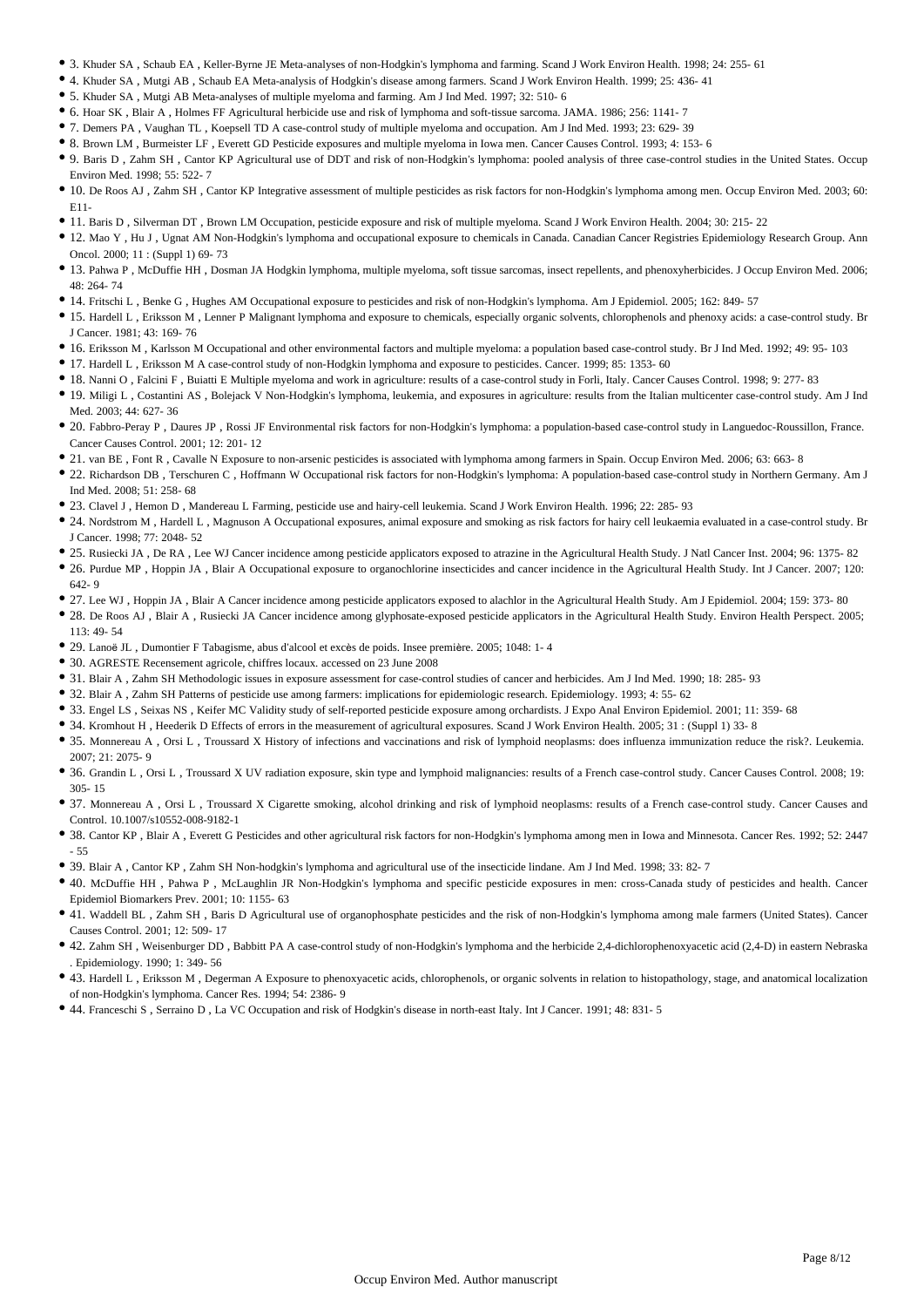Distribution of cases by ICD-O-3 classification

| <b>Diagnosis</b>                                 | ICD-O-3 Codes  | $\mathbf n$ |
|--------------------------------------------------|----------------|-------------|
| Hodgkin's lymphoma (HL)                          | 9650-9667/3    | 87          |
| non-Hodgkin's lymphoma (NHL)                     |                | 244         |
| B-cell                                           |                | 204         |
| Diffuse large B-cell (DLCL)                      | 9679-9680/3    | 107         |
| Follicular (FL)                                  | 9690/3         | 50          |
| Waldenstrom macroglobulinaemia                   | 9671/3         | 16          |
| Marginal zone B-cell (MALT type)                 | 9699/3         | 9           |
| Splenic marginal zone B- cell                    | 9689/3         |             |
| Mantle-cell                                      | 9673/3         | 21          |
| T-cell                                           |                | 21          |
| Mature T-cell, NOS                               | 9702/3         | 3           |
| Angioimmunoblastic T-cell                        | 9705/3         | 2           |
| Cutaneous T-cell, NOS                            | 9709/3         |             |
| Anaplastic large cell, T cell and Null cell type | 9714/3         | 8           |
| <b>Intestinal T-cell</b>                         | 9717/3         |             |
| Precursor T-cell lymphoblastic                   | 9729/3         | 6           |
| other                                            |                | 19          |
| Non-Hodgkin lymphoma, NOS                        | 9591/3         | 12          |
| Burkitt-like lymphoma                            | 9687/3         | 7           |
| <b>Multiple Myeloma (MM)</b>                     | 9732/3         | 56          |
| Lymphoproliferative syndrome (LPS)               |                | 104         |
| Chronic lymphocytic leukaemia (CLL)              | 9823/3, 9670/3 | 77          |
| Hairy-cell leukaemia (HCL)                       | 9940/3         | 27          |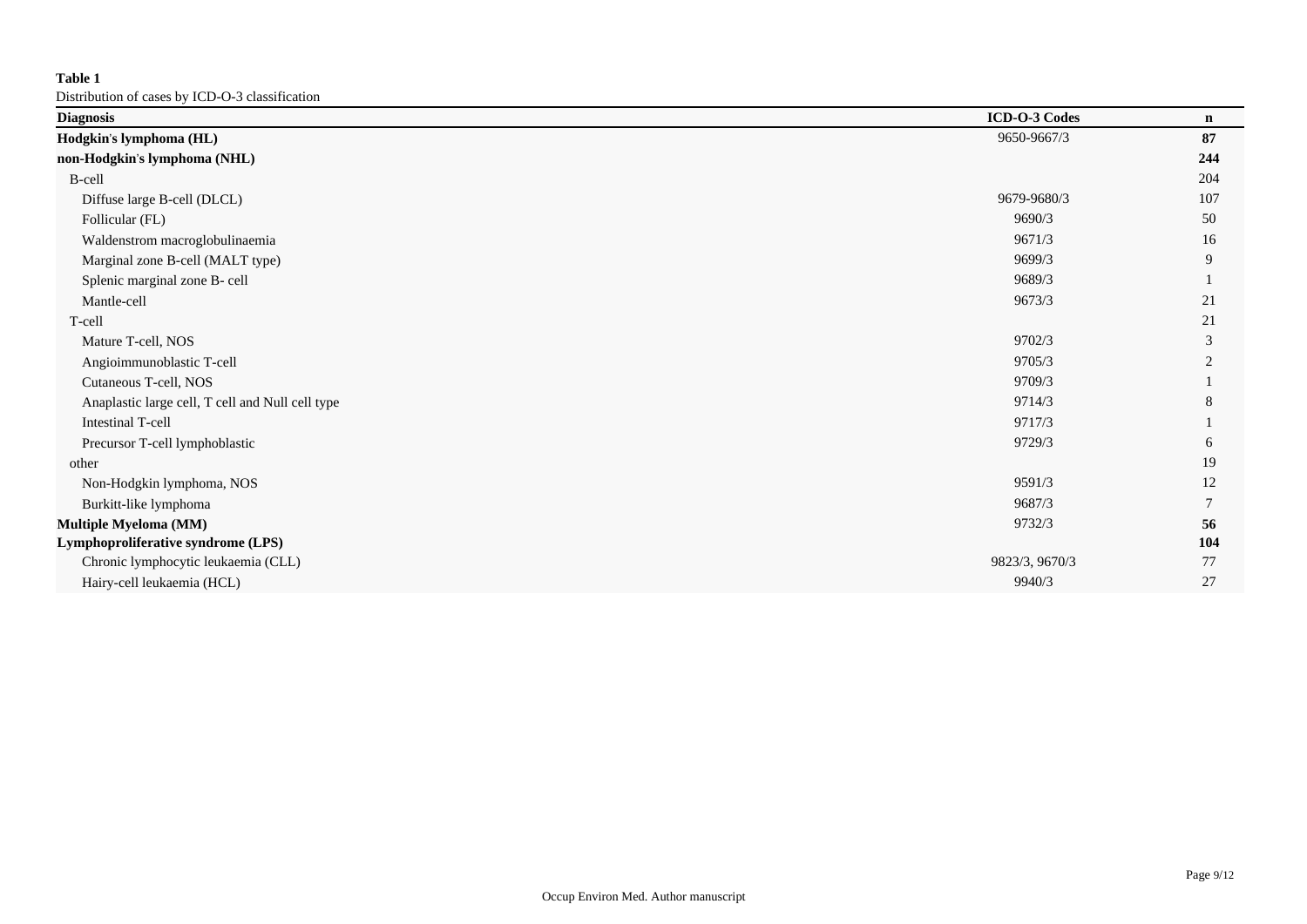Association between farming, exposure to crops and animal husbandry and LN.

|                                                   | NHL (244 Ca/436 Co) |     |                        |       | HL (87 Ca/265 Co)   | LPS (104 Ca/305 Co) |     |                        | MM (56 Ca/313 Co) |     |                        | All LN (491 Ca/456 Co) |     |                        |
|---------------------------------------------------|---------------------|-----|------------------------|-------|---------------------|---------------------|-----|------------------------|-------------------|-----|------------------------|------------------------|-----|------------------------|
|                                                   | Ca/Co               | OR  | $[95\% \ \mathrm{CI}]$ |       | $Ca/Co$ OR [95% CI] | Ca/Co               | OR  | $[95\% \ \mathrm{CI}]$ | $Ca/Co$ OR        |     | $[95\% \ \mathrm{CI}]$ | Ca/Co                  | OR  | $[95\% \ \mathrm{CI}]$ |
| Job title                                         |                     |     |                        |       |                     |                     |     |                        |                   |     |                        |                        |     |                        |
| Farmers, agricultural or forestry workers (ILO 6) | 59/92               | 1.5 | $[1.0 - 2.3]$          | 15/56 | $1.5$ [0.7-3.2]     | 33/77               | 1.4 | $[0.8 - 2.4]$          | 19/71             | 2.2 | $[1.1-4.6]$            | 126/94                 | 1.6 | $[1.1 - 2.2]$          |
| Farm owners (ILO 6.1)                             | 19/25               | 1.9 | $[1.0 - 3.7]$          | 7/13  | $5.3$ [1.6-17.2]    | 9/23                | 1.3 | $[0.5 - 3.1]$          | 10/23             | 4.1 | $[1.6 - 10.5]$         | 45/25                  | 2.3 | $[1.3 - 3.9]$          |
| Agricultural workers (ILO 6.2)                    | 51/73               | 1.7 | $[1.1 - 2.7]$          | 11/41 | $1.5$ [0.6–3.3]     | 30/62               | 1.5 | $[0.8 - 2.7]$          | 14/55             | 1.9 | $[0.8 - 4.2]$          | 106/75                 | 1.7 | $[1.1 - 2.4]$          |
| <b>Crops</b>                                      |                     |     |                        |       |                     |                     |     |                        |                   |     |                        |                        |     |                        |
| Cereals                                           | 33/42               | 1.9 | $[1.1 - 3.2]$          | 9/18  | $4.0$ [1.5–10.7]    | 22/41               | 1.5 | $[0.8 - 2.9]$          | 11/35             | 2.2 | $[1.0 - 5.2]$          | 75/43                  | 2.0 | $[1.3 - 3.1]$          |
| Corn                                              | 21/23               | 1.9 | $[1.0 - 3.7]$          | 6/11  | $3.2$ [1.0–10.3]    | 10/18               | 1.8 | $[0.8 - 4.4]$          | 7/19              | 2.7 | $[1.0 - 7.2]$          | 44/23                  | 2.0 | $[1.2 - 3.5]$          |
| <b>Beet</b>                                       | 24/26               | 2.3 | $[1.2 - 4.3]$          | 3/9   | $2.2$ [0.5-10.0]    | 17/24               | 1.9 | $[0.9 - 4.0]$          | 5/21              | 1.4 | $[0.4 - 4.3]$          | 49/26                  | 2.1 | $[1.2 - 3.5]$          |
| Grape vines                                       | 12/13               | 1.8 | $[0.8 - 4.2]$          | 1/8   | $0.8$ [0.1–7.3]     | 6/11                | 2.3 | $[0.7 - 7.2]$          | 6/11              | 4.6 | $[1.4 - 14.9]$         | 25/13                  | 2.0 | $[1.0 - 4.2]$          |
| Potatoes                                          | 19/27               | 1.5 | $[0.8 - 3.0]$          | 4/8   | $3.6$ [0.9–14.3]    | 13/25               | 1.3 | $[0.6 - 2.9]$          | 6/22              | 1.5 | $[0.5-4.4]$            | 42/27                  | 1.6 | $[0.9 - 2.7]$          |
| Vegetables                                        | 14/26               | 1.0 | $[0.5 - 2.1]$          | 3/13  | $0.9$ [0.2–3.8]     | 12/21               | 1.9 | $[0.8 - 4.2]$          | 5/19              | 1.6 | $[0.5-4.9]$            | 34/26                  | 1.3 | $[0.8 - 2.3]$          |
| Forage                                            | 25/37               | 1.5 | $[0.8 - 2.7]$          | 7/17  | $3.0$ [1.1-8.5]     | 15/38               | 0.9 | $[0.4 - 1.8]$          | 9/34              | 1.6 | $[0.7 - 3.9]$          | 56/38                  | 1.6 | $[1.0 - 2.5]$          |
| <b>Animal husbandry</b>                           |                     |     |                        |       |                     |                     |     |                        |                   |     |                        |                        |     |                        |
| Cattle                                            | 37/54               | 1.5 | $[0.9 - 2.5]$          | 7/24  | 1.6 $[0.6-4.4]$     | 24/49               | 1.4 | $[0.7 - 2.6]$          | 10/46             | 1.3 | $[0.6 - 3.1]$          | 78/55                  | 1.5 | $[1.0 - 2.3]$          |
| Sheep                                             | 10/17               | 1.3 | $[0.6 - 3.1]$          | 2/6   | $1.6$ [0.3-9.4]     | 4/16                | 0.5 | $[0.2 - 1.7]$          | 1/15              | 0.3 | $[0.0 - 2.8]$          | 17/17                  | 1.0 | $[0.5 - 2.0]$          |
| Pigs                                              | 19/34               | 1.1 | $[0.6 - 2.1]$          | 7/13  | $3.8$ [1.3-11.1]    | 17/31               | 1.6 | $[0.8 - 3.2]$          | 5/28              | 1.0 | $[0.3 - 2.9]$          | 48/34                  | 1.4 | $[0.9 - 2.4]$          |
| Horses                                            | 21/33               | 1.4 | $[0.7 - 2.6]$          | 3/14  | $1.3$ [0.3-5.3]     | 19/32               | 1.8 | $[0.9 - 3.6]$          | 3/28              | 0.5 | $[0.1 - 1.8]$          | 46/34                  | 1.4 | $[0.9 - 2.3]$          |
| Rabbits                                           | 11/27               | 0.9 | $[0.4 - 1.9]$          | 4/11  | $2.4$ [0.6–8.6]     | 16/26               | 1.6 | $[0.8 - 3.4]$          | 5/24              | 1.3 | $[0.4 - 3.8]$          | 36/27                  | 1.4 | $[0.8 - 2.4]$          |
| Poultry                                           | 23/39               | 1.3 | $[0.7 - 2.3]$          | 6/15  | $2.2$ [0.7-6.6]     | 20/35               | 1.6 | $[0.8 - 3.1]$          | 6/32              | 1.0 | $[0.4 - 2.8]$          | 55/39                  | 1.5 | $[0.9 - 2.3]$          |

OR [95%CI] were estimated by unconditional logistic regression including the stratification variables, age, centre and SEC (white collar/blue collar); NHL: non-Hodgkin's lymphoma; HL: Hodgkin's lymphoma, LPS: Lymphoproliferative syndrome; MM: Multiple myeloma; LN: Lymphoid neoplasm.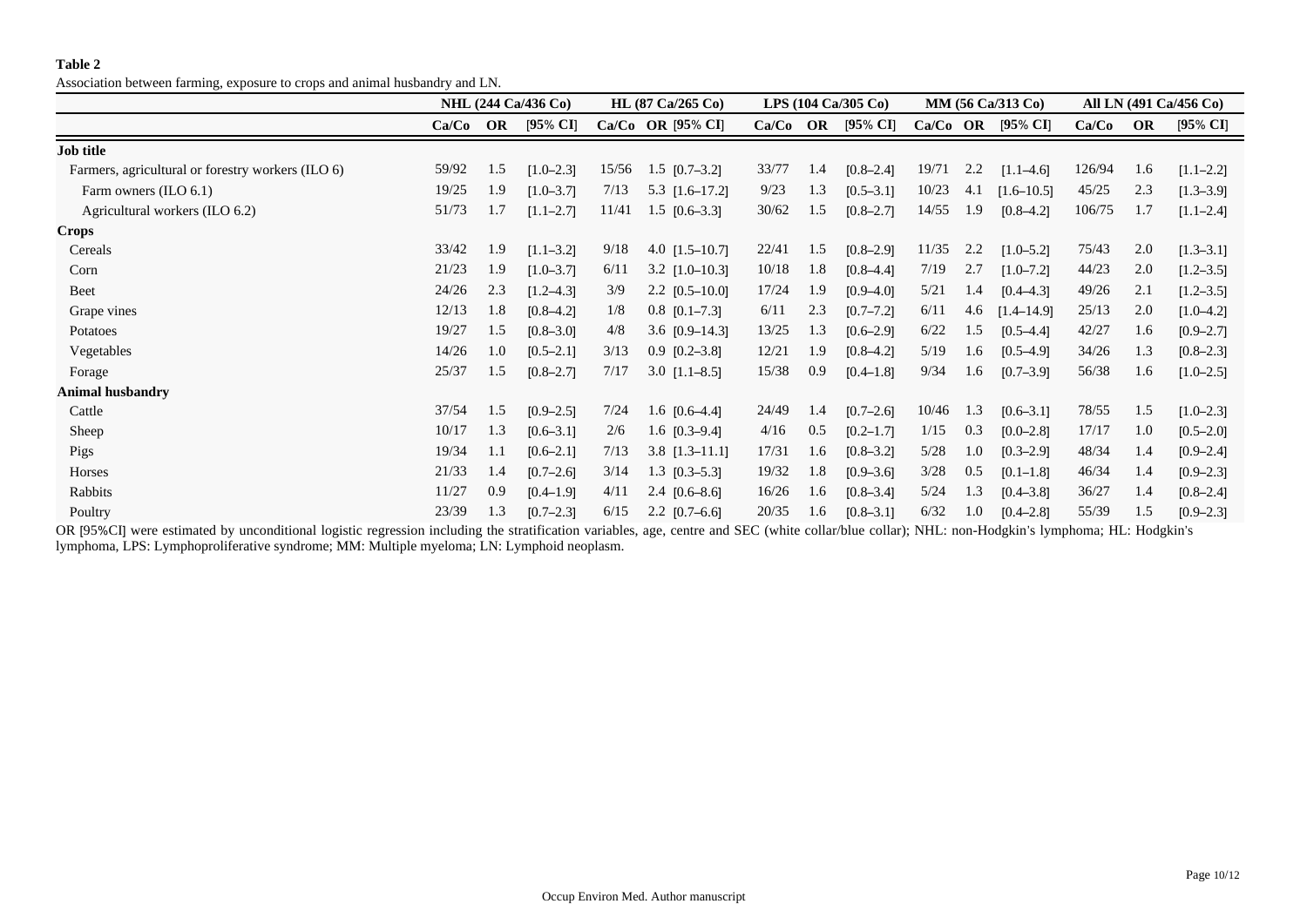Association between pesticides exposure and lymphoid neoplasm (LN)

|                            | NHL (244 Ca/436 Co) |           |                     | HL (87 Ca/265 Co) |           |                        | LPS (104 Ca/305 Co) |           |                        |        |     | MM (56 Ca/313 Co) | All LN (491 Ca/456 Co) |           |               |
|----------------------------|---------------------|-----------|---------------------|-------------------|-----------|------------------------|---------------------|-----------|------------------------|--------|-----|-------------------|------------------------|-----------|---------------|
|                            | Ca/Co               | <b>OR</b> | $[95\% \text{ CI}]$ | Ca/Co             | <b>OR</b> | $[95\% \ \mathrm{CI}]$ | Ca/Co               | <b>OR</b> | $[95\% \ \mathrm{CI}]$ | Ca/Co  | OR  | [95% CI]          | Ca/Co                  | <b>OR</b> | [95% CI]      |
| Occupational pesticide use | 32/47               | 1.5       | $[0.9 - 2.5]$       | 9/24              | 2.1       | $[0.8 - 5.2]$          | 15/39               | 1.2       | $[0.6 - 2.4]$          | 15/37  | 3.5 | $[1.6 - 7.7]$     | 71/47                  | 1.7       | $[1.1 - 2.5]$ |
| <b>Insecticides</b>        | 26/37               | 1.5       | $[0.8 - 2.6]$       | 8/19              | 2.3       | $[0.9 - 6.0]$          | 11/30               | 1.1       | $[0.5 - 2.5]$          | 11/29  | 2.8 | $[1.2 - 6.5]$     | 56/37                  | 1.6       | $[1.0 - 2.5]$ |
| Organochlorine             | 15/17               | 1.8       | $[0.9 - 3.8]$       | 4/6               | 4.7       | $[1.1 - 20.8]$         | 8/15                | 1.7       | $[0.7 - 4.4]$          | 4/16   | 1.4 | $[0.4 - 4.8]$     | 31/17                  | 1.9       | $[1.0 - 3.5]$ |
| Organophosphate            | 20/24               | 1.7       | $[0.9 - 3.3]$       | 6/12              | 3.0       | $[1.0 - 9.4]$          | 5/20                | 0.8       | $[0.3 - 2.2]$          | 6/20   | 2.2 | $[0.8 - 6.2]$     | 37/24                  | 1.6       | $[0.9 - 2.8]$ |
| Pyrethrin                  | 10/17               | 1.3       | $[0.5 - 2.9]$       | 7/11              | 3.6       | $[1.2 - 11.2]$         | 1/14                | 0.2       | $[0.0 - 1.8]$          | 5/14   | 3.1 | $[1.0 - 10.0]$    | 23/17                  | 1.4       | $[0.7 - 2.7]$ |
| <b>Fungicides</b>          | 26/35               | 1.6       | $[0.9 - 2.8]$       | 9/17              | 4.5       | $[1.6 - 12.2]$         | 11/34               | 1.0       | $[0.5 - 2.2]$          | 13/32  | 3.2 | $[1.4 - 7.2]$     | 59/35                  | 1.8       | $[1.2 - 2.9]$ |
| Carbamates                 | 15/17               | 1.8       | $[0.9 - 3.7]$       | 5/9               | 5.1       | $[1.4 - 18.4]$         | 4/16                | 0.8       | $[0.3 - 2.7]$          | 6/15   | 2.9 | $[1.0 - 8.6]$     | 30/17                  | 1.9       | $[1.0 - 3.5]$ |
| Imide                      | 6/10                | 1.1       | $[0.4 - 3.2]$       | 3/4               | 5.2       | $[1.0 - 27.8]$         | 2/10                | 0.6       | $[0.1 - 2.9]$          | 5/10   | 3.3 | $[1.0 - 11.0]$    | 16/10                  | 1.6       | $[0.7 - 3.6]$ |
| Triazole                   | 8/9                 | 1.9       | $[0.7 - 5.3]$       | 6/6               | 8.4       | $[2.2 - 32.4]$         | 1/9                 | 0.4       | $[0.0 - 3.1]$          | 3/8    | 3.4 | $[0.8 - 14.6]$    | 18/9                   | 2.2       | $[0.9 - 4.9]$ |
| <b>Herbicides</b>          | 25/42               | 1.3       | $[0.7 - 2.2]$       | 7/22              | 1.5       | $[0.6 - 4.1]$          | 9/34                | 0.7       | $[0.3 - 1.7]$          | 12/32  | 2.9 | $[1.3 - 6.5]$     | 53/42                  | 1.3       | $[0.8 - 2.0]$ |
| Phenoline                  | 13/17               | 1.7       | $[0.8 - 3.7]$       | 4/8               | 4.3       | $[1.1 - 17.2]$         | 5/15                | 0.8       | $[0.3 - 2.4]$          | 5/16   | 2.0 | $[0.6 - 6.1]$     | 27/17                  | 1.7       | $[0.9 - 3.2]$ |
| Phenoxy                    | 11/25               | 0.9       | $[0.4 - 1.9]$       | 6/14              | 2.5       | $[0.8 - 7.7]$          | 7/20                | 1.0       | $[0.4 - 2.5]$          | 7/20   | 2.6 | $[0.9 - 7.0]$     | 31/25                  | 1.3       | $[0.7 - 2.2]$ |
| Picoline                   | 5/10                | 1.0       | $[0.3 - 3.2]$       | 5/4               | 9.4       | $[2.0 - 43.1]$         | 0/8                 |           |                        | 4/8    | 3.9 | $[1.0 - 14.7]$    | 14/10                  | 1.5       | $[0.6 - 3.4]$ |
| Triazine                   | 17/20               | 1.9       | $[0.9 - 3.8]$       | 5/10              | 3.2       | $[0.9 - 10.9]$         | 8/17                | 1.6       | $[0.6 - 4.0]$          | 4/17   | 1.7 | $[0.5 - 5.9]$     | 34/20                  | 1.8       | $[1.0 - 3.3]$ |
| Amide                      | 5/12                | 0.9       | $[0.3 - 2.8]$       | 6/8               | 3.8       | $[1.1 - 12.7]$         | 2/8                 | 0.6       | $[0.1 - 3.2]$          | 1/8    | 0.8 | $[0.1 - 7.0]$     | 14/12                  | 1.2       | $[0.5 - 2.7]$ |
| Urea                       | 5/7                 | 1.8       | $[0.5 - 6.0]$       | 5/4               | 10.8      | $[2.4 - 48.1]$         | 4/7                 | 1.7       | $[0.4 - 6.4]$          | 5/6    | 7.2 | $[1.8 - 28.4]$    | 19/7                   | 2.9       | $[1.2 - 7.0]$ |
| Quaternary ammonium        | 4/12                | 0.7       | $[0.2 - 2.3]$       | 2/7               | 1.3       | $[0.2 - 7.3]$          | 5/11                | 1.5       | $[0.5 - 4.9]$          | 2/9    | 1.6 | $[0.3 - 8.2]$     | 13/12                  | 1.1       | $[0.5 - 2.5]$ |
| Glyphosate                 | 12/24               | 1.0       | $[0.5 - 2.2]$       | 6/15              | 1.7       | $[0.6 - 5.0]$          | 4/18                | 0.6       | $[0.2 - 2.1]$          | 5/18   | 2.4 | $[0.8 - 7.3]$     | 27/24                  | 1.2       | $[0.6 - 2.1]$ |
| Garden pesticide use       | 123/194             | 1.4       | $[1.0 - 2.0]$       | 23/103            | 0.9       | $[0.5-1.6]$            | 61/164              | 0.9       | $[0.6 - 1.6]$          | 26/146 | 0.9 | $[0.5 - 1.7]$     | 233/201                | 1.1       | $[0.9 - 1.5]$ |
| Insecticides               | 81/133              | 1.2       | $[0.8 - 1.7]$       | 11/68             | 0.6       | $[0.3 - 1.3]$          | 39/112              | 0.9       | $[0.5 - 1.5]$          | 13/97  | 0.6 | $[0.3 - 1.2]$     | 144/138                | 0.9       | $[0.7-1.2]$   |
| Fungicides                 | 38/60               | 1.2       | $[0.7-1.9]$         | 4/31              | 0.6       | $[0.2 - 1.7]$          | 23/49               | 1.7       | $[0.9 - 3.0]$          | 9/50   | 1.1 | $[0.5 - 2.4]$     | 74/61                  | 1.2       | $[0.8 - 1.7]$ |
| Herbicides                 | 86/155              | 1.0       | $[0.7-1.5]$         | 19/84             | 0.8       | $[0.4 - 1.6]$          | 49/130              | 1.0       | $[0.6 - 1.6]$          | 22/115 | 1.0 | $[0.6 - 2.0]$     | 176/161                | 1.0       | $[0.7-1.3]$   |
| Domestic insecticide use   | 74/142              | 1.1       | $[0.7-1.5]$         | 38/74             | 2.9       | $[1.6 - 5.4]$          | 46/114              | 0.9       | $[0.5 - 1.6]$          | 16/108 | 0.6 | $[0.3 - 1.3]$     | 174/150                | 1.2       | $[0.9 - 1.6]$ |

OR [95%CI] were estimated by unconditional logistic regression including the stratification variables, age, centre and SEC (white collar/blue collar); NHL: non-Hodgkin's lymphoma; HL: Hodgkin's lymphoma; LPS: Lymphoproliferative syndrome; MM: Multiple myeloma; LN: Lymphoid neoplasm.